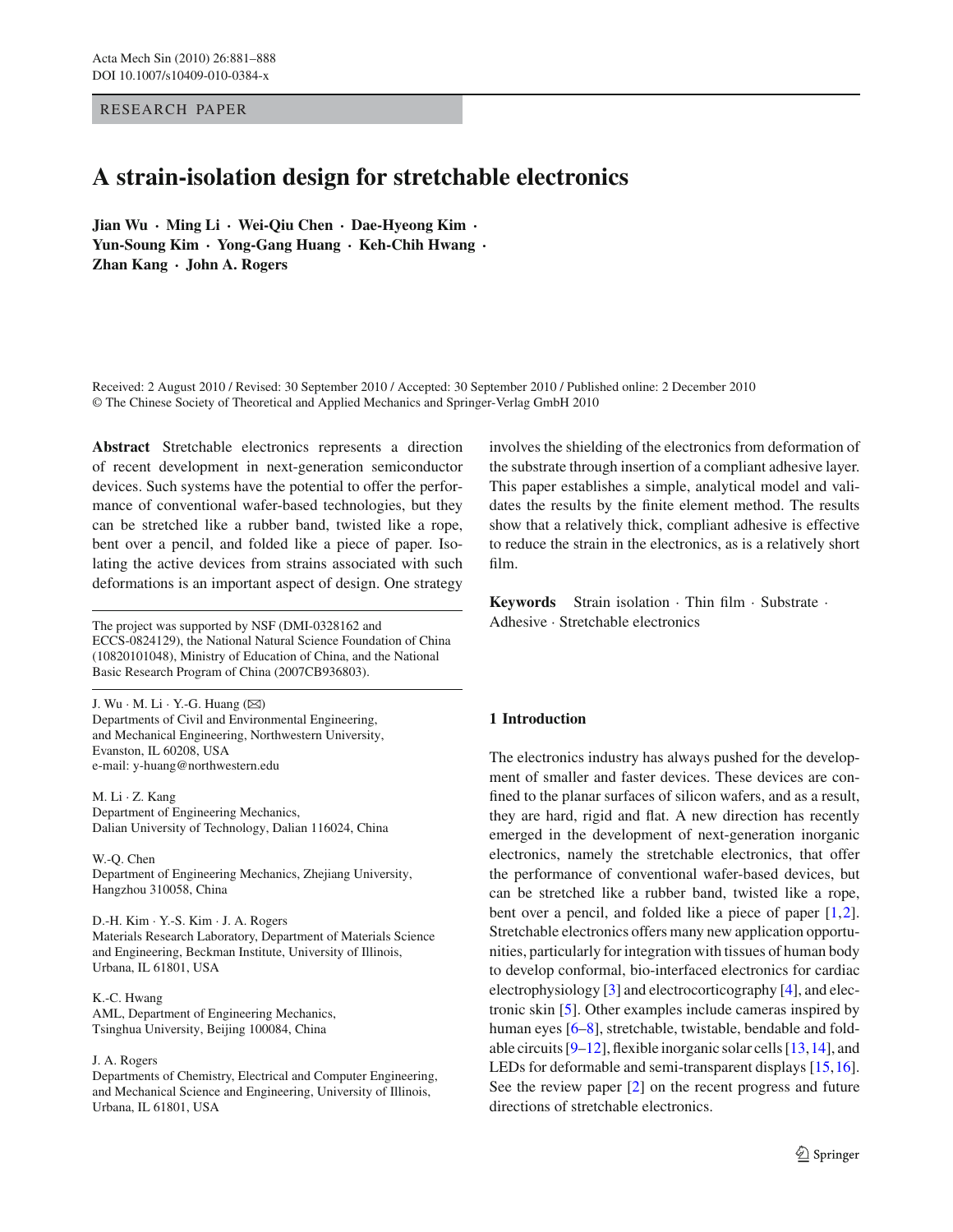Stretchable electronics is achieved by using elastomeric stamps to transfer print the conventional, inorganic electronics from their hard, rigid growth substrates (e.g., semiconductor wafers) to soft, elastic elastomeric substrates [17–24]. By controlling the peeling speed [20,23] or microstructures on the stamp surface [24], the stamp can pick up electronics from its growth substrate and print it on various receiver substrates, such as fabric, vinyl, leather, and paper [25].

Inorganic electronics transfer printed onto stretchable, elastomeric substrates, however, are not stretchable yet if the electronics remains flat (straight). This is because inorganic semiconductors fracture at ∼1% tensile strain. Several strategies discussed below, together with transfer printing, make inorganic electronics stretchable to 10% or even 100% strain.

- (1) Pre-stretch of elastomeric substrates prior to transfer printing. Inorganic electronics is transferred printed onto a pre-stretched elastomeric substrate. Upon release of the pre-stretch, the thin electronics buckles on the surface of elastomer, and enables stretchability in the buckle direction [26]. This strategy has produced stretchable silicon ribbons [26–28], membranes [29,30] and nanowires [31–33], carbon nanotubes [34–36], and gold films [37]. Mechanics models have been developed to study various aspects of these systems, such as free edge  $[38]$ , width  $[39]$ , encapsulation  $[40]$ , buckling modes [41,42], and elastic anisotropy [43–45] of the thin film; surface waviness [46,47], biaxial stretchability [48–52], finite deformation [53,54], and viscosity [55] of the substrate; and interface adhesion [56]. The review papers on experiments are in Ref. [57] and mechanics models are in Ref. [58].
- (2) Non-coplanar mesh layout of island-bridge structures. The two-dimensional inorganic semiconductor islands interconnected by thin metal/elastomer bridges provide another strategy for stretchable electronics [11]. For curvilinear metal/elastomer bridges, the islandbridge structures are transfer printed onto an elastomeric substrate without the pre-stretch. The stretch imposed on the system after transfer printing causes the curvilinear bridges to buckle, i.e., the so-called lateral buckling [59], which shields the inorganic semiconductor islands from deformation. This strategy provides large stretchability, as demonstrated in conformal, bio-interfaced electronics [3,4], electronic-eye cameras  $[6-8,60,61]$ , deformable circuits  $[9-12]$ , and LED for deformable and semi-transparent displays [15,16]. The review paper is in Ref. [62].
- (3) Stretchable interconnect. Another strategy to stretchable electronics is to use interconnect lines of metals that are close to liquid at room temperature [63–67]. Metal interconnects confined to plastic substrate have also

been used [68–74] because the constraint from substrate makes the metals more stretchable. These stretchable interconnects provide the stretchability at the system level.

(4) Strain isolation via an adhesive layer. An adhesive layer between inorganic electronics and elastomeric substrates is introduced during transfer printing [25,75,76]. This layer serves as a strain-isolation element to shield the electronics from the large strains in the stretched elastomeric substrates. This approach has been demonstrated in experiments [25].

The purpose of this paper is to establish a mechanics model for the strain-isolation approach discussed above. An analytical solution is obtained for a three-layer system, consisting of inorganic film, adhesive and substrate. The maximum strain in the inorganic film given by the analytical model agrees very well with the finite element analysis. The verified analytical model is useful to the optimal design of strain-isolation layer for stretchable electronics.

## **2 A model for thin film/adhesive/substrate**

Figure 1 shows a schematic diagram of a PDMS adhesive layer between a Si thin film and a plastic substrate. The film and adhesive are much thinner than the substrate, i.e., thickness  $h_f \leq h_a \ll h_s$  (Fig. 1). The substrate is much stiffer than the adhesive, but much more compliant than the film, i.e., Young's modulus  $E_a \ll E_s \ll E_f$ . An example is the PDMS adhesive ( $E_a = 2.0 \text{ MPa}$ ), plastic substrate ( $E_s = 2.0 \text{ GPa}$ ), and Si film  $(E_f = 130 \text{ GPa})$ .

The film and substrate are modeled as elastic beams. As shown in Fig. 2, the bending moment, shear force and axial force (per unit width in the out-of-plane direction) are denoted by  $M_i$ ,  $Q_i$  and  $N_i$  ( $i = f$  for film or  $i = s$  for substrate). The interface normal and shear stresses are denoted by  $\sigma$  and  $\tau$ , respectively (Fig. 2).

Equilibrium of force and moment requires [77,78]

$$
\frac{\mathrm{d}M_i}{\mathrm{d}X} - Q_i + \frac{1}{2}\tau h_i = 0,\tag{1}
$$

$$
\frac{\mathrm{d}Q_i}{\mathrm{d}X} \mp \sigma = 0,\tag{2}
$$



**Fig. 1** Schematic diagram of a PDMS adhesive layer between a Si thin film and a plastic substrate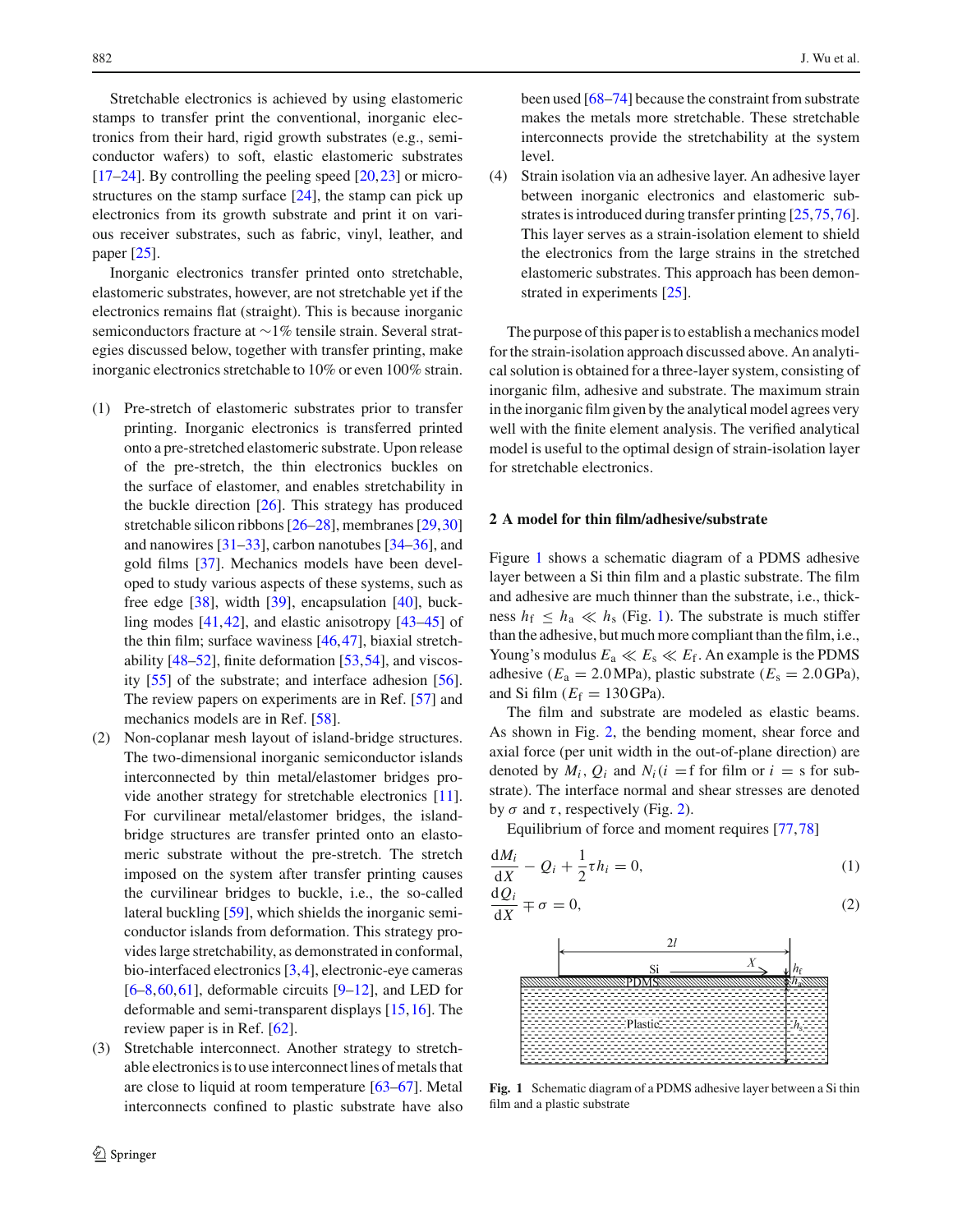

**Fig. 2** Free-body diagram

$$
\frac{\mathrm{d}N_i}{\mathrm{d}X} \mp \tau = 0,\tag{3}
$$

where " $-$ " in Eqs. (2) and (3) is for the film, and "+" is for the substrate. Elimination of the shear force from Eqs. (1) and (2) gives

$$
\frac{\mathrm{d}^2 M_i}{\mathrm{d} X^2} \mp \sigma + \frac{h_i}{2} \frac{\mathrm{d} \tau}{\mathrm{d} X} = 0. \tag{4}
$$

The axial force and bending moment are related to the axial and lateral displacements  $u_i$  and  $w_i$  in the film and substrate via the corresponding tension and bending rigidities,

$$
\frac{\mathrm{d}u_i}{\mathrm{d}X} = \frac{N_i}{\overline{E_i}h_i},\tag{5}
$$

$$
\frac{\mathrm{d}^2 w_i}{\mathrm{d} X^2} = -\frac{12M_i}{\overline{E_i} h_i^3},\tag{6}
$$

where  $\overline{E_i} = E_i / (1 - v_i^2)$  is the plane-strain modulus.

The adhesive is thin and compliant, and therefore has negligible bending rigidity. Its constitutive model gives

$$
\sigma = \overline{E}_{a} \frac{w_{f} - w_{s}}{h_{a}},\tag{7}
$$

$$
\tau = G_{\rm a} \frac{\left(u_{\rm f} + \frac{h_{\rm f}}{2} \frac{\mathrm{d}w_{\rm f}}{\mathrm{d}X}\right) - \left(u_{\rm s} - \frac{h_{\rm s}}{2} \frac{\mathrm{d}w_{\rm s}}{\mathrm{d}X}\right)}{h_{\rm a}},\tag{8}
$$

where  $\overline{E_a}$  and  $G_a$  are the plane-strain and shear moduli of the adhesive, and  $u_f + (h_f/2)(dw_f/dX)$  and  $u_s$  –  $(h_s/2)(dw_s/dX)$  are the axial displacements at the film/adhesive and adhesive/substrate interfaces, respectively.

Equations  $(2)$ – $(8)$  give 12 equations for 12 variables, namely  $N_f$ ,  $M_f$ ,  $Q_f$ ,  $u_f$  and  $w_f$  for the film,  $N_s$ ,  $M_s$ ,  $Q_s$ ,  $u_s$  and  $w_s$  for the substrate, and  $\sigma$  and  $\tau$  related to the adhesive. The traction-free boundary conditions at the ends of the thin film are

$$
N_f = 0
$$
,  $M_f = 0$ ,  $Q_f = 0$ , at  $X = \pm l$ , (9)

where 2*l* is the film length, and  $X = 0$  denotes the center of the film. The boundary conditions in the substrate are

$$
N_s = 0
$$
,  $M_s = M_0$ ,  $Q_s = 0$ , at  $X = \pm l$ , (10)

where  $M_0$  is the bending moment applied to the substrate. Equations  $(9)$  and  $(10)$ , together with the conditions to eliminate rigid body motion, give all boundary conditions for Eqs.  $(2)$ – $(8)$ .

Elimination of axial forces, bending moments and displacements by substituting Eqs.  $(3)$ – $(6)$  into the 4th order derivative of Eq. (7) and 3rd order derivative of Eq. (8) gives

$$
\frac{h_a}{\overline{E_a}} \frac{d^4 \sigma}{dX^4} + 12 \left( \frac{1}{\overline{E_f} h_f^3} + \frac{1}{\overline{E_s} h_s^3} \right) \sigma
$$

$$
-6 \left( \frac{1}{\overline{E_f} h_f^2} - \frac{1}{\overline{E_s} h_s^2} \right) \frac{d\tau}{dX} = 0,
$$
(11)

$$
\frac{h_a}{G_a} \frac{d^3 \tau}{dX^3} - 4 \left( \frac{1}{\overline{E_{f}} h_f} + \frac{1}{\overline{E_{s}} h_s} \right) \frac{d\tau}{dX} + 6 \left( \frac{1}{\overline{E_{f}} h_f^2} - \frac{1}{\overline{E_{s}} h_s^2} \right) \sigma = 0.
$$
 (12)

Elimination of  $\sigma$  from the above two equations yields the following equation for  $\tau$ 

$$
\frac{d^7 \tau}{dX^7} - 4 \frac{G_a}{h_a} \left( \frac{1}{\overline{E_f} h_f} + \frac{1}{\overline{E_s} h_s} \right) \frac{d^5 \tau}{dX^5} \n+ 12 \frac{\overline{E_a}}{h_a} \left( \frac{1}{\overline{E_f} h_f^3} + \frac{1}{\overline{E_s} h_s^3} \right) \frac{d^3 \tau}{dX^3} - 12 \frac{\overline{E_a} G_a}{h_a^2} \n\times \left[ 4 \frac{(h_f + h_s)^2}{\overline{E_f} h_f^3 \overline{E_s} h_s^3} + \left( \frac{1}{\overline{E_f} h_f^2} - \frac{1}{\overline{E_s} h_s^2} \right)^2 \right] \frac{d\tau}{dX} = 0.
$$
\n(13)

The following 3 conditions are useful in the next section for the limit of extremely compliant adhesive. The substitution of Eqs.  $(5)$  and  $(6)$  into the 1st order derivative of Eq.  $(8)$ , together with boundary conditions  $(9)$  and  $(10)$ , give

$$
\left. \frac{\mathrm{d}\tau}{\mathrm{d}X} \right|_{X=\pm l} = -\frac{6G_{\mathrm{a}}}{h_{\mathrm{a}}\overline{E_{\mathrm{s}}}h_{\mathrm{s}}^2}M_0. \tag{14}
$$

The substitution of Eq. (6) into the 2nd order derivative of Eq.  $(7)$ , together with boundary conditions  $(9)$  and  $(10)$ , give

$$
\frac{\mathrm{d}^2 \sigma}{\mathrm{d} X^2} \bigg|_{X = \pm l} = 12 \frac{\overline{E_a}}{h_a \overline{E_s} h_s^3} M_0. \tag{15}
$$

<sup>1</sup> Springer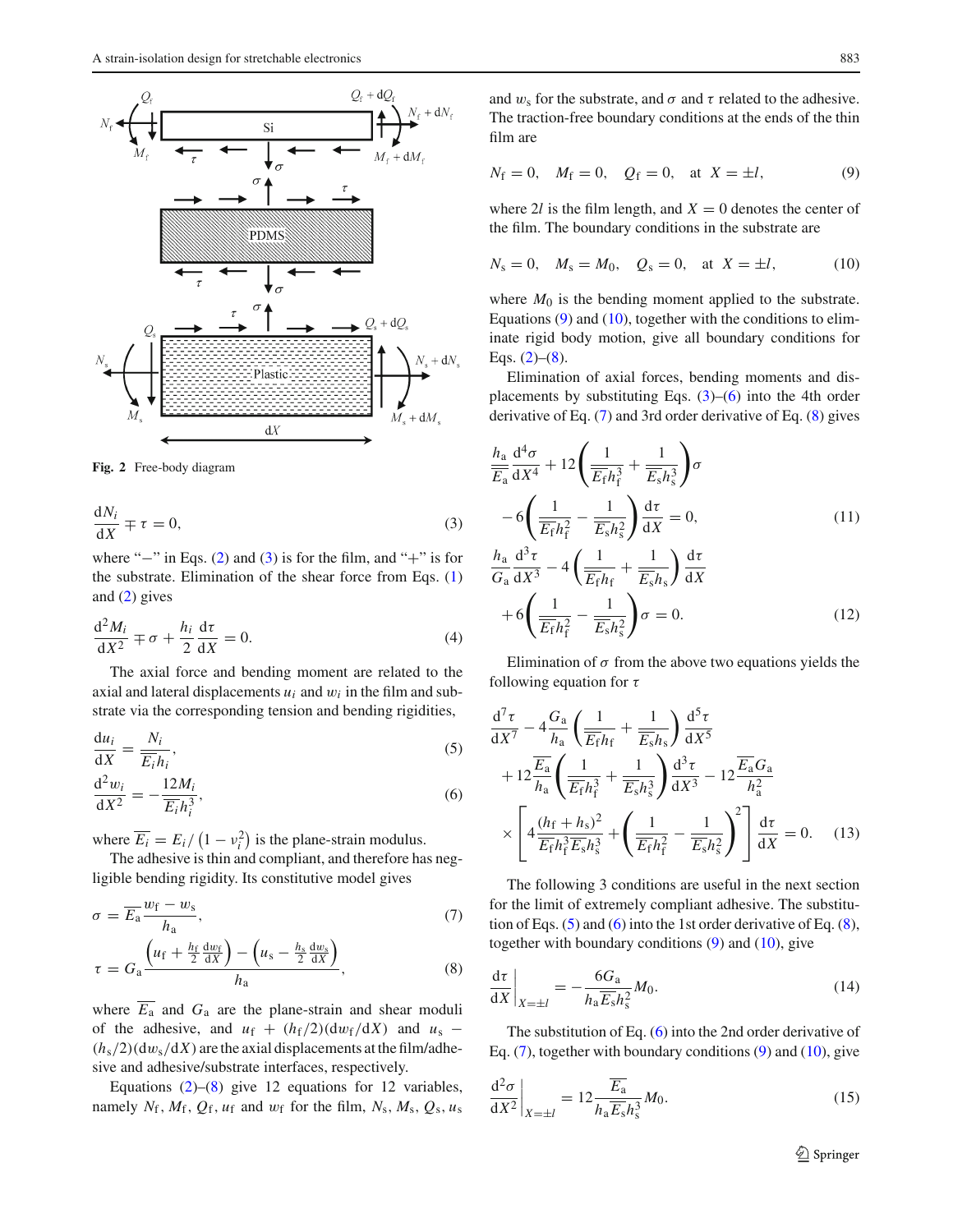The integration of Eq. (2), together with the traction-free shear force in Eq.  $(9)$  (or Eq.  $(10)$ ), gives

$$
\int_{-l}^{l} \sigma \, \mathrm{d}X = 0. \tag{16}
$$

## **3 Extremely compliant adhesive**

A simple, analytical solution is obtained in this section for an extremely compliant adhesive with Young's modulus (e.g., 2.0MPa for PDMS) several orders of magnitude smaller than the film (e.g,  $E_f = 130$  GPa for Si) and substrate (e.g.,  $E_s =$ 2.0 GPa for plastic). Here the film is sufficiently thin such that its tensile stiffness is less than, or on the same order as, the tensile stiffness of the substrate,

$$
E_{\rm f}h_{\rm f} \le E_{\rm s}h_{\rm s}, \quad \text{or} \quad E_{\rm f}h_{\rm f} \sim E_{\rm s}h_{\rm s}. \tag{17}
$$

For a  $0.3 \mu$ m thick Si film [25], this requires the thickness of plastic substrate  $h_s \ge 20 \,\mu\text{m}$ . Since the film is much thinner than the substrate, Eq. (17) also indicates  $E_f h_f^2 \ll E_s h_s^2$ and  $E_f h_f^3 \ll E_s h_s^3$ . Equation (13) is then simplified to

$$
\frac{\mathrm{d}^7 \tau}{\mathrm{d}X^7} - 4 \frac{G_a}{h_a} \left( \frac{1}{\overline{E}_{\text{f}} h_{\text{f}}} + \frac{1}{\overline{E}_s h_s} \right) \frac{\mathrm{d}^5 \tau}{\mathrm{d}X^5} + 12 \frac{\overline{E}_a}{h_a \overline{E}_{\text{f}} h_{\text{f}}^3} \frac{\mathrm{d}^3 \tau}{\mathrm{d}X^3} - 12 \frac{\overline{E}_a G_a}{h_a^2 \overline{E}_{\text{f}} h_{\text{f}}^3} \left( \frac{1}{\overline{E}_{\text{f}} h_{\text{f}}} + \frac{4}{\overline{E}_s h_s} \right) \frac{\mathrm{d} \tau}{\mathrm{d}X} = 0.
$$
 (18)

Introduce a non-dimensional distance  $\xi = \lambda X$ , where

$$
\lambda = \sqrt{\frac{G_a}{h_a} \left( \frac{1}{\overline{E_{\rm f}} h_{\rm f}} + \frac{4}{\overline{E_{\rm s}} h_{\rm s}} \right)}.
$$
\n(19)

Equation (18) then becomes

$$
\frac{1}{12} \frac{\overline{E_a} h_f}{\overline{E_f} h_a} \left( \frac{G_a}{\overline{E_a}} \right)^2 \left( 1 + \frac{4 \overline{E_f} h_f}{\overline{E_s} h_s} \right)^2
$$

$$
\times \left( \frac{d^7 \tau}{d \xi^7} - \frac{\overline{E_f} h_f + \overline{E_s} h_s}{\overline{E_f} h_f + \frac{\overline{E_s} h_s}{4}} \frac{d^5 \tau}{d \xi^5} \right) + \frac{d^3 \tau}{d \xi^3} - \frac{d\tau}{d \xi} = 0. \quad (20)
$$

Its coefficient of the first term is very small because  $\overline{E_a}/$  $\overline{E_{\rm f}} \ll 1$ ,  $h_{\rm f}/h_{\rm a} \le 1$ ,  $\left(G_{\rm a}/\overline{E_{\rm a}}\right)^2 \sim 1$ , and  $\left(1 + 4\left(\overline{E_{\rm f}}h_{\rm f}\right)\right)$  $(\overline{E_s}h_s)\right)^2 \sim 1$ . Therefore, the above equation is simplified to  $d^3\tau/d\xi^3 - d\tau/d\xi = 0$ , which has solution  $\tau = A \sinh \xi$ due to asymmetry of the shear stress around the center  $X = 0$ , where the coefficient *A* is to be determined from the boundary condition  $(14)$ . The shear stress is then obtained as

$$
\tau = -\frac{6G_a}{\lambda h_a \overline{E_s} h_s^2} M_0 \frac{\sinh(\lambda X)}{\cosh(\lambda l)},\tag{21}
$$

which reaches the maximum shear stress at the end

$$
\tau_{\text{max}} = \frac{6G_{\text{a}}}{\lambda h_{\text{a}} \overline{E_{\text{s}}} h_{\text{s}}^2} \tanh(\lambda l) M_0. \tag{22}
$$

Substitution of the shear stress above into Eq.  $(11)$  gives

$$
\frac{h_a}{E_a} \frac{d^4 \sigma}{dX^4} + \frac{12}{\overline{E_f} h_f^3} \sigma = -\frac{36 G_a}{h_a \overline{E_f} h_f^2 \overline{E_s} h_s^2} M_0 \frac{\cosh(\lambda X)}{\cosh(\lambda l)},\tag{23}
$$

under the condition (17). Its solution is symmetric about  $X =$ 0, and is given by

$$
\sigma = -\frac{3G_a h_f}{h_a \overline{E_s} h_s^2} M_0 \frac{\cosh(\lambda X)}{\cosh(\lambda l)} + B \sinh(\kappa X) \sin(\kappa X)
$$

$$
+ C \cosh(\kappa X) \cos(\kappa X), \tag{24}
$$

under the condition (17),  $\overline{E}_a / \overline{E}_f \ll 1$  and  $h_f / h_a \leq 1$ , where *B* and *C* are the coefficients to be determined, and

$$
\kappa = \left(\frac{3\overline{E}_a}{h_a \overline{E_f} h_f^3}\right)^{1/4}.\tag{25}
$$

The boundary conditions  $(15)$  and  $(16)$  become

$$
B \cosh(\kappa l) \cos(\kappa l) - C \sinh(\kappa l) \sin(\kappa l)
$$
  
= 
$$
\frac{2}{\overline{E}_s h_s^3} \sqrt{\frac{3\overline{E}_a \overline{E}_f h_f^3}{h_a}} M_0,
$$
 (26)

$$
(B + C) \cosh(\kappa l) \sin(\kappa l) - (B - C) \sinh(\kappa l) \cos(\kappa l)
$$
  
= 
$$
\frac{6\kappa G_a h_f}{\lambda h_a \overline{E_s} h_s^2} \tanh(\lambda l) M_0,
$$
 (27)

which have the solution

$$
B = \left\{ 3\frac{\kappa G_a h_f h_s}{\lambda h_a} \tanh(\lambda l) + \sqrt{\frac{3\overline{E_a} \overline{E_f} h_i^3}{h_a}} \left[ \coth(\kappa l) + \cot(\kappa l) \right] \right\}
$$
  

$$
\times \frac{4}{\overline{E_s} h_s^3} \frac{\sinh(\kappa l) \sin(\kappa l)}{\sinh(2\kappa l) + \sin(2\kappa l)} M_0,
$$
(28)  

$$
C = \left\{ 3\frac{\kappa G_a h_f h_s}{\lambda h_a} \tanh(\lambda l) + \sqrt{\frac{3\overline{E_a} \overline{E_f} h_i^3}{h_a}} \left[ \tanh(\kappa l) - \tan(\kappa l) \right] \right\}
$$
  

$$
\times \frac{4}{\overline{E_s} h_s^3} \frac{\cosh(\kappa l) \cos(\kappa l)}{\sinh(2\kappa l) + \sin(2\kappa l)} M_0,
$$
(29)

under the condition (17),  $\overline{E_a}/\overline{E_f} \ll 1$  and  $h_f/h_a \leq 1$ .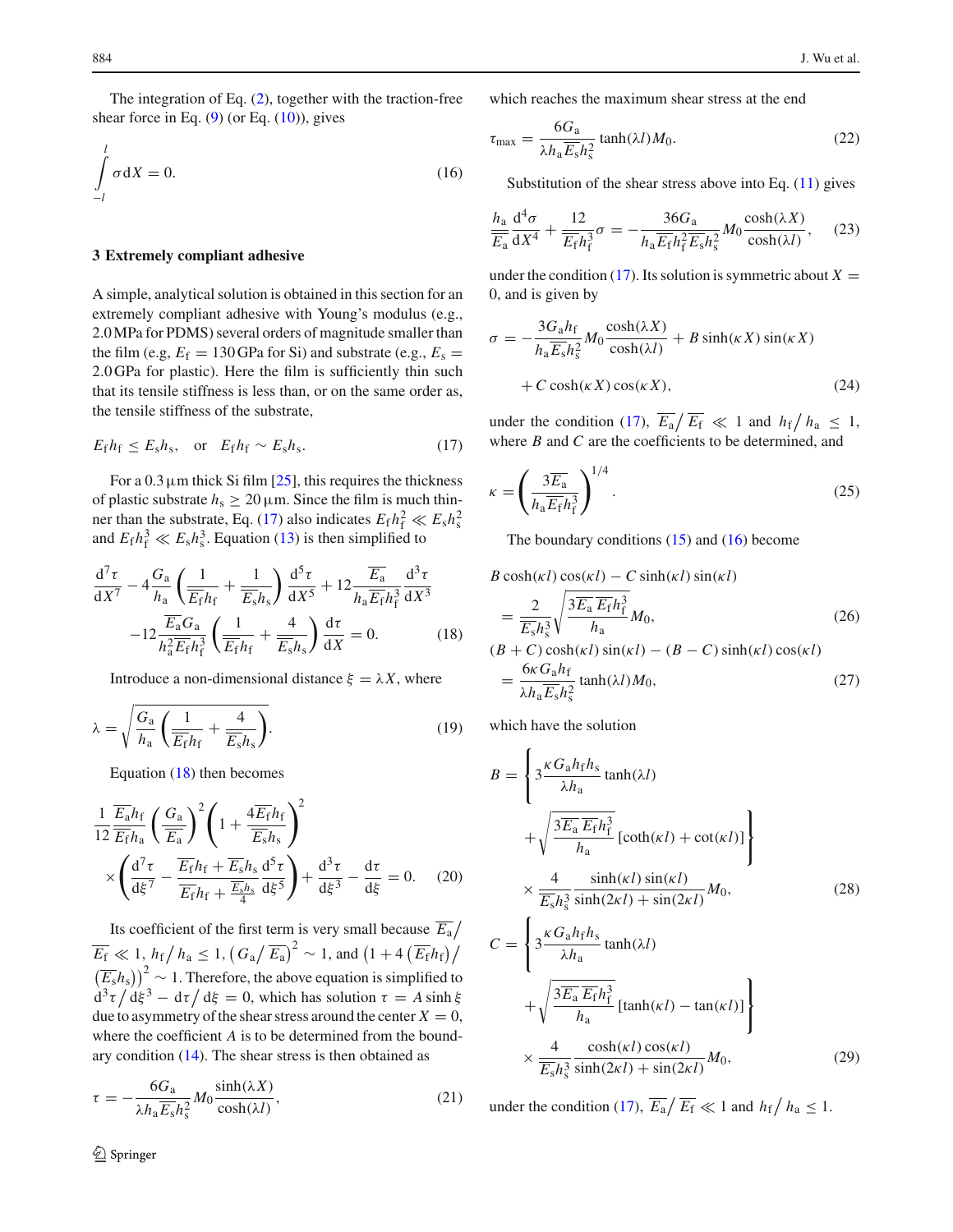The membrane strain in the film is obtained from Eqs. (3) and  $(5)$ , and boundary condition  $(9)$  as

$$
\frac{du_f}{dX} = \frac{N_f}{\overline{E_f}h_f} = \frac{-1}{\overline{E_f}h_f} \int\limits_X^l \tau dX
$$
  
= 
$$
\frac{6}{\left(1 + \frac{4\overline{E_f}h_f}{\overline{E_s}h_s}\right)\overline{E_s}h_s^2} M_0 \left[1 - \frac{\cosh(\lambda X)}{\cosh(\lambda l)}\right],
$$
(30)

which reaches the maximum  $\left\{1/\left[1 + \left(4\overline{E_{f}}h_{f}\right)/\left(\overline{E_{s}}h_{s}\right)\right]\right\}$  $\left\{1-1/\left[\cosh(\lambda l)\right]\right\}(6M_0)/\left(\overline{E_s}h_s^2\right)$  at the center  $X=0$ .

The shear force in the film is obtained from Eq. (2) and the anti-symmetry condition  $Q_f |_{X=0} = 0$  as

$$
Q_{f} = \int_{0}^{X} \sigma \, dX
$$
  
= 
$$
-\frac{3G_{a}h_{f}}{\lambda h_{a}\overline{E_{s}}h_{s}^{2}}M_{0} \frac{\sinh(\lambda X)}{\cosh(\lambda l)}
$$
  
+ 
$$
\frac{B+C}{2\kappa} \cosh(\kappa X) \sin(\kappa X)
$$
  
- 
$$
\frac{B-C}{2\kappa} \sinh(\kappa X) \cos(\kappa X).
$$
 (31)

The bending moment is then obtained from Eq. (1) and the boundary condition  $(9)$  as

$$
M_{\rm f} = -\int\limits_X^l \left( Q_{\rm f} - \frac{1}{2} \tau h_{\rm f} \right) dX
$$
  
= 
$$
\frac{\overline{E_{\rm f}} h_{\rm f}^3}{\overline{E_{\rm s}} h_{\rm s}^3} M_0 - \frac{B}{2\kappa^2} \cosh(\kappa X) \cos(\kappa X)
$$
  
+ 
$$
\frac{C}{2\kappa^2} \sinh(\kappa X) \sin(\kappa X), \tag{32}
$$

which also reaches the maximum  $\left(\overline{E_{\rm f}}h_{\rm f}^3\right)/\left(\overline{E_{\rm s}}h_{\rm s}^3\right)$ which also reaches the maximum  $(E_f h_i^3)/(E_s h_s^3) M_0 - (B/2\kappa^2)$  at the center  $X = 0$ . The maximum bending strain  $(B/2\kappa^2)$  at the center *X* = 0. The maximum bending strain in the film  $(6M_f)/(\overline{E_f}h_f^2)$  reaches maximum  $(6h_fM_0)/$  $(\overline{E_s}h_s^3) - 3B / (\kappa^2 \overline{E_f}h_f^2)$  at the center  $X = 0$ .

The maximum strain in the film is the sum of the corresponding membrane and bending strains at the center, and is given by

$$
(\varepsilon_f)_{\text{max}} = \left[ \frac{1 - \frac{1}{\cosh(\lambda I)}}{1 + \frac{4E_f h_f}{E_s h_s}} + \frac{h_f}{h_s} \right] \frac{6M_0}{E_s h_s^2} - \frac{3B}{\kappa^2 \overline{E_f} h_f^2}.
$$
 (33)

For a vanishing adhesive layer  $h_a \rightarrow 0$ , the above maximum strain degenerates to

$$
(\varepsilon_{\rm f})_{\rm no \,\,adhesive} = \frac{6M_0}{\overline{E_{\rm s}}h_{\rm s}^2} / \left(1 + \frac{4\overline{E_{\rm f}}h_{\rm f}}{\overline{E_{\rm s}}h_{\rm s}}\right),\tag{34}
$$

which is the maximum strain in a composite beam of thin film and substrate (no adhesive) under the condition  $h_f \ll h_s$ . The ratio of the maximum strain in Eq.  $(33)$  to its counterpart without the adhesive in Eq. (34),  $(\varepsilon_f)_{max}/(\varepsilon_f)_{no}$  adhesive, reflects the strain reduction in the film due to the adhesive, and is presented in the following. Unless otherwise specified, the thickness and elastic properties are  $h_a = 10 \,\mu \text{m}$ ,  $E_a = 2.0 \text{ MPa}$  and Poisson's ratio  $v_a = 0.48$  for the PDMS adhesive,  $h_s = 100 \,\mu\text{m}$ ,  $E_s = 2.0 \,\text{GPa}$  and  $v_s = 0.34$  for the plastic substrate, and  $h_f = 0.3 \,\mu\text{m}$ ,  $E_f = 130 \,\text{GPa}$ ,  $v_f =$ 0.27, and length  $2l = 300 \,\mu \text{m}$  for the Si film [25].

Figure 3 clearly shows that the strain ratio  $(\varepsilon_f)_{\text{max}}/$ (εf)no adhesive decreases rapidly as the thickness *h*<sup>a</sup> of the adhesive increases. A  $1 \mu$ m-thick adhesive reduces the film strain by a factor of 4, and a  $10 \mu$ m-thick adhesive reduces it 28 times. This is because a very compliant adhesive isolates the film from substrate bending, and a thicker adhesive is more effective in this strain isolation. The finite element method is also used to determine the strain ratio in the film, with and without the adhesive. The numerical results, also shown in Fig. 3, agree very well with the analytical solution, and therefore validate the present model.

Figure 4 shows that the strain ratio  $(\varepsilon_f)_{max}/(\varepsilon_f)_{no}$  adhesive increases with the Young's modulus of adhesive. For the adhesive Young's modulus 0.1, 2 and 10MPa, the film strain is reduced by  $\sim$ 150, 28 and 7 times, respectively. As the compliance of the adhesive increases, the film is shielded more effectively from the substrate deformation.

The strain isolation is also more effective for a short film than a long one, as shown in Fig. 5. The strain ratio is 0.036 for a  $300 \mu$ m-long film, and increases to 0.12 for a  $600 \mu$ mlong film, which correspond to strain reduction of 28 and 8 times, respectively. Except for very short films, the bending strain is negligible as compared with the membrane strain, and the latter can be written as  $[1-1/\cosh(\lambda l)](\varepsilon_f)_{no}$  adhesive, which decreases rapidly with the film length.



**Fig. 3** The ratio of film strains with and without the adhesive,  $(\epsilon_f)_{\text{max}}/(\epsilon_f)_{\text{no adhesive}}$ , versus the adhesive thickness  $h_a$ . Results are shown for both the analytical model and the finite element method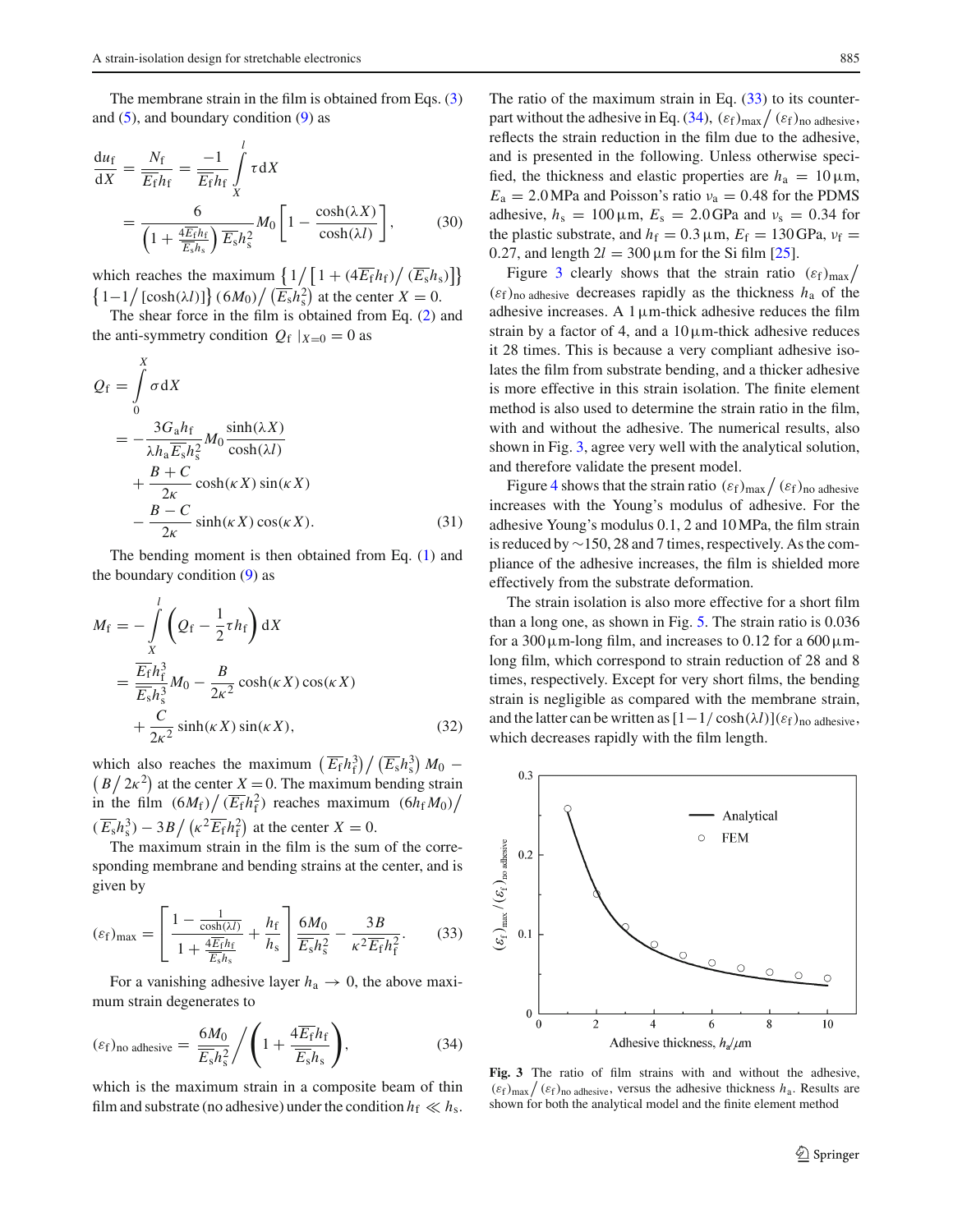

**Fig. 4** The ratio of film strains with and without the adhesive,  $(\epsilon_f)_{\text{max}} / (\epsilon_f)_{\text{no adhesive}}$ , versus the Young's modulus of the adhesive  $E_a$ 



**Fig. 5** The ratio of film strains with and without the adhesive,  $(\varepsilon_f)_{\text{max}} / (\varepsilon_f)_{\text{no adhesive}}$ , versus the film length 2*l* 

#### **4 Conclusions**

A simple, analytical model is established for the strain isolation approach to stretchable electronics. A compliant adhesive between an inorganic film and a plastic substrate shields the film from substrate deformation. The simple, analytical solution is validated by the finite element method, and is useful to the optimal design for stretchable electronics. The analytical model shows that a relatively thick, compliant adhesive is effective to reduce the film strain, and so is a relatively short film.

## **References**

- 1. Rogers, J.A., Huang, Y.: A curvy, stretchy future for electronics. PNAS **106**, 10875–10876 (2009)
- 2. Rogers, J.A., Someya, T., Huang, Y.: Materials and mechanics for stretchable electronics. Science **327**, 1603–1607 (2010)
- 3. Viventi, J., Kim, D.H., Moss, J.D., et al.: A conformal, biointerfaced class of silicon electronics for mapping cardiac electrophysiology. Sci. Transl. Med. **2**, 24ra22 (2010)
- 4. Kim, D.H., Viventi, J., Amsden, J.J., et al.: Dissolvable films of silk fibroin for ultrathin, conformal bio-integrated electronics. Nat. Mater. **9**, 511–517 (2010)
- 5. Wagner, S., Lacour, S.P., Jones, J., et al.: Electronic skin: architecture and components. Physica E **25**, 326–334 (2005)
- 6. Ko, H.C., Stoykovich, M.P., Song, J., et al. : A hemispherical electronic eye camera based on compressible silicon optoelectronics. Nature **454**, 748–753 (2008)
- 7. Ko, H.C., Shin, G., Wang, S., et al. : Curvilinear electronics formed using silicon membrane circuits and elastomeric transfer elements. Small **5**, 2703–2709 (2009)
- 8. Shin, G., Jung, I., Malyarchuk, V., et al.: Micromechanics and advanced designs for curved photodetector arrays in hemispherical electronic eye cameras. Small **6**, 851–856 (2010)
- 9. Kim, D.H., Ahn, J.H, Choi, W.M., et al.: Stretchable and foldable silicon integrated circuits. Science **320**, 507–511 (2008)
- 10. Kim, D.H., Choi, W.M., Ahn, J.H., et al.: Complementary metal oxide silicon integrated circuits incorporating monolithically integrated stretchable wavy interconnects. Appl. Phys. Lett. **93**, 044102 (2008)
- 11. Kim, D.H., Song, J., Choi, W.M., et al. : Materials and noncoplanar mesh designs for integrated circuits with linear elastic responses to extreme mechanical deformations. PNAS **105**, 18675– 18680 (2008)
- 12. Kim, D.H., Liu, Z., Kim, Y.S., et al. : Optimized structural designs for stretchable silicon integrated circuits. Small **5**, 2841– 2847 (2009)
- 13. Yoon, J., Baca, A.J., Park, S.I., et al.: Ultrathin silicon solar microcells for semitransparent, mechanically flexible and microconcentrator module designs. Nat. Mater. **7**, 907–915 (2008)
- 14. Baca, A.J., Yu, K.J., Xiao, J., et al.: Compact monocrystalline silicon solar modules with high voltage outputs and mechanically flexible designs. Energy Environ. Sci. **3**, 208–211 (2010)
- 15. Park, S.L., Xiong, Y., Kim, R.H., et al. : Printed assemblies of inorganic light-emitting diodes for deformable and semitransparent displays. Science **325**, 977–981 (2009)
- 16. Park, S.I., Le, A.P., Wu, J., et al.: Light emission characteristics and mechanics of foldable inorganic light-emitting diodes. Adv. Mater. **22**, 3062–3066 (2010)
- 17. Huang, Y., Zhou, W., Hsia, K.J., et al. : Stamp collapse in soft lithography. Langmuir **21**, 8058–8068 (2005)
- 18. Hsia, K.J., Huang, Y., Menard, E., et al.: Collapse of stamps for soft lithography due to interfacial adhesion. Appl. Phys. Lett. **86**, 154106 (2005)
- 19. Zhou, W., Huang, Y., Menard, E., et al. : Mechanism for stamp collapse in soft lithography. Appl. Phys. Lett. **87**, 251925 (2005)
- 20. Meitl, M.A., Zhu, Z.T., Kumar, V., et al. : Transfer printing by kinetic control of adhesion to an elastomeric stamp. Nat. Mater. **5**, 33–38 (2006)
- 21. Meitl, M.A., Feng, X., Dong, J., et al.: Stress focusing for controlled fracture in microelectromechanical systems. Appl. Phys. Lett. **90**, 083110 (2007)
- 22. Feng, X., Meitl, M.A., Bowen, A.M., et al.: Competing fracture in kinetically controlled transfer printing. Langmuir **23**, 12555– 12560 (2007)
- 23. Kim, T.H., Carlson, A., Ahn, J.H., et al.: Kinetically controlled, adhesiveless transfer printing using microstructured stamps. Appl. Phys. Lett. **94**, 113502 (2009)
- 24. Kim, S., Wu, J., Carlson, A., et al.: Microstructured elastomeric surfaces with reversible adhesion and examples of their use in deterministic assembly by transfer printing. PNAS. **107**, 17095–17100 (2010)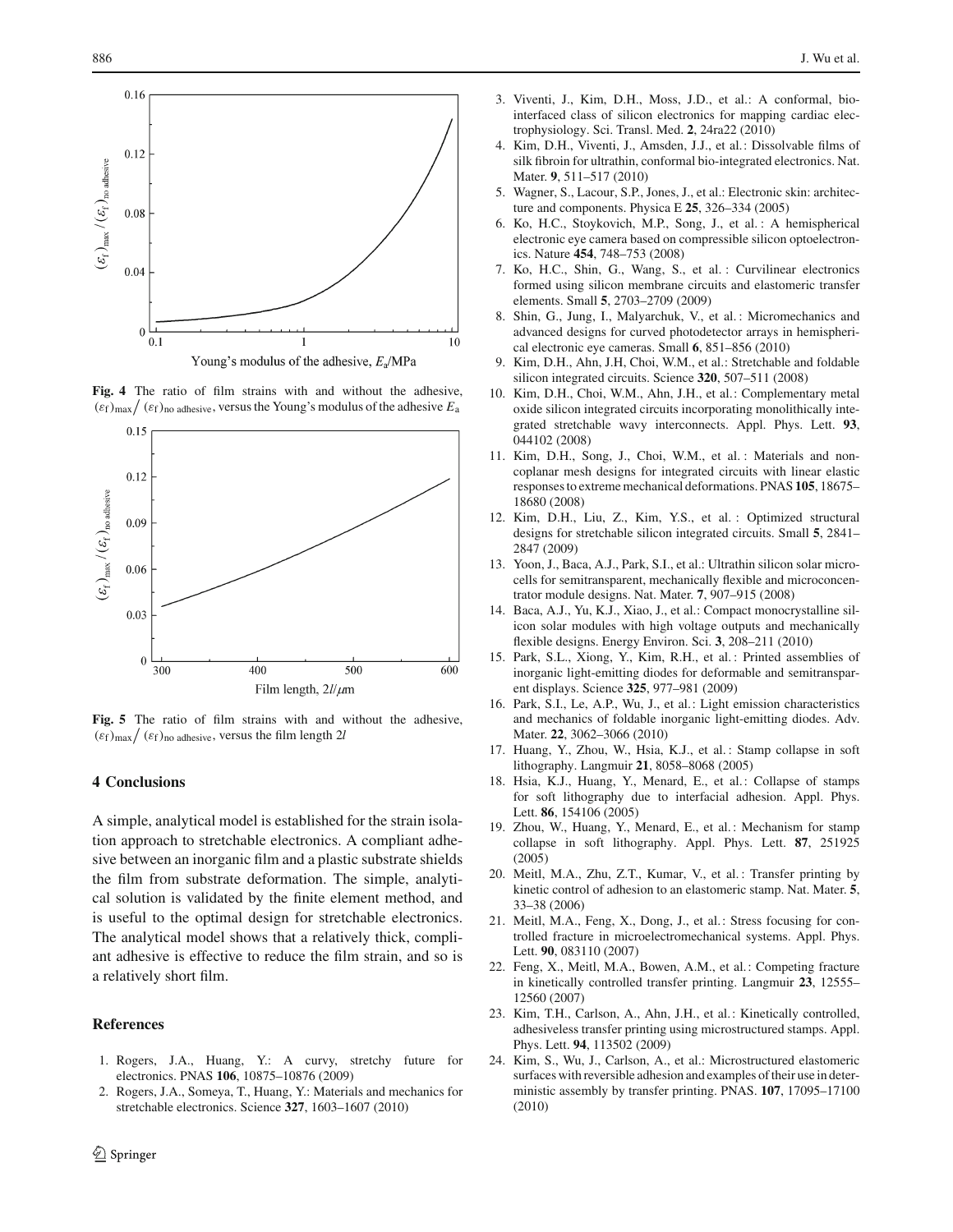- 25. Kim, D.H., Kim, Y.S., Wu, J., et al.: Ultrathin silicon circuits with strain-isolation layers and mesh layouts for high-performance electronics on fabric, vinyl, leather, and paper. Adv. Mater. **21**, 3703– 3707 (2009)
- 26. Khang, D.Y., Jiang, H., Huang, Y., et al.: A stretchable form of single-crystal silicon for high-performance electronics on rubber substrates. Science **311**, 208–212 (2006)
- 27. Sun, Y., Choi, W.M., Jiang, H., et al.: Controlled buckling of semiconductor nanoribbons for stretchable electronics. Nat. Nanotechnol. **1**, 201–207 (2006)
- 28. Jiang, H., Sun, Y., Rogers, J.A., et al. : Mechanics of precisely controlled thin film buckling on elastomeric substrate. Appl. Phys. Lett. **90**, 133119 (2007)
- 29. Choi, W.M., Song, J., Khang, D.Y., et al. : Biaxially stretchable "Wavy" silicon nanomembranes. Nano Lett. **7**, 1655–1663 (2007)
- 30. Song, J., Jiang, H., Choi, W.M., et al.: An analytical study of twodimensional buckling of thin films on compliant substrates. J. Appl. Phys. **103**, 014303 (2008)
- 31. Ryu, S.Y., Xiao, J., Park, W., et al.: Lateral buckling mechanics in silicon nanowires on elastomeric substrates. Nano Lett. **9**, 3214– 3219 (2009)
- 32. Xiao, J., Ryu, S.Y., Huang, Y., et al.: Mechanics of nanowire/nanotube in-surface buckling on elastomeric substrates. Nanotechnology **21**, 085708 (2010)
- 33. Song, T., Xia, J., Lee, J.H., et al.: Arrays of sealed silicon nanotubes as anodes for lithium ion batteries. Nano Lett. **10**, 1710– 1716 (2010)
- 34. Khang, D.Y., Xiao, J., Kocabas, C., et al.: Molecular scale buckling mechanics on individual aligned single-wall carbon nanotubes on elastomeric substrates. Nano Lett. **8**, 124–130 (2008)
- 35. Xiao, J., Jiang, H., Khang, D.Y., et al. : Mechanics of buckled carbon nanotubes on elastomeric substrates. J. Appl. Phys. **104**, 033543 (2008)
- 36. Xiao, J., Dunham, S., Liu, P., et al.: Alignment controlled growth of single-walled carbon nanotubes on quartz substrates. Nano Lett. **9**, 4311–4319 (2009)
- 37. Bowden, N., Brittain, S., Evans, A.G., et al.: Spontaneous formation of ordered structures in thin films of metals supported on an elastomeric polymer. Nature **393**, 146–149 (1998)
- 38. Koh, C.T., Liu, Z.J., Khang, D.Y., et al.: Edge effects in buckled thin films on elastomeric substrates. Appl. Phys. Lett. **91**, 133113 (2007)
- 39. Jiang, H., Khang, D.Y., Fei, H., et al.: Finite width effect of thinfilms buckling on compliant substrate: experimental and theoretical studies. J. Mech. Phys. Solids **56**, 2585–2598 (2008)
- 40. Jiang, H., Sun, Y., Rogers, J.A., et al.: Post-buckling analysis for the precisely controlled buckling of thin film encapsulated by elastomeric substrates. Int. J. Solids Struct. **45**, 2014–2023 (2008)
- 41. Mei, H., Chung, J.Y., Yu, H.H., et al.: Buckling modes of elastic thin films on elastic substrates. Appl. Phys. Lett. **90**, 151902 (2007)
- 42. Wang, S., Song, J., Kim, D.H., et al.: Local versus global buckling of thin films on elastomeric substrates. Appl. Phys. Lett. **93**, 023126 (2008)
- 43. Im, S.H., Huang, R.:Wrinkle patterns of anisotropic crystal films on viscoelastic substrates. J.Mech. Phys. Solids **56**, 3315–3330 (2008)
- 44. Pang, Y., Huang, R.: Effect of elastic anisotropy on surface pattern evolution of epitaxial thin films. Int. J. Solids Struct. **46**, 2822– 2833 (2009)
- 45. Song, J.: Herringbone buckling patterns of anisotropic thin films on elastomeric substrates. Appl. Phys. Lett. **96**, 051913 (2010)
- 46. Xiao, J., Carlson, A., Liu, Z.J., et al.: Stretchable and compressible thin films of stiff materials on compliant wavy substrates. Appl. Phys. Lett. **93**, 013109 (2008)
- 47. Xiao, J., Carlson, A., Liu, Z., et al.: Analytical and experimental studies of the mechanics of deformation in a solid with a wavy surface profile. J. Appl. Mech. **77**, 011003 (2010)
- 48. Chen, X., Hutchinson, J.W.: Herringbone buckling patterns of compressed thin films on compliant substrates. J. Appl. Mech. **71**, 597–603 (2004)
- 49. Huang, Z.Y., Hong, W., Suo, Z.: Nonlinear analyses of wrinkles in a film bonded to a compliant substrate. J. Mech. Phys. Solids **53**, 2101–2118 (2005)
- 50. Audoly, B., Boudaoud, A.: Buckling of a stiff film bound to a compliant substrate—Part I: Formation, linear stability of cylindrical patters, secondary bifurcations. J. Mech. Phys. Solids **56**, 2401– 2421 (2008)
- 51. Audoly, B., Boudaoud, A.: Buckling of a stiff film bound to a compliant substrate—Part II: A global scenario for the formation of herringbone pattern. J. Mech. Phys. Solids **56**, 2422–2443 (2008)
- 52. Audoly, B., Boudaoud, A.: Buckling of a stiff film bound to a compliant substrate—Part III: Herringbone solutions at large buckling parameter. J. Mech. Phys. Solids **56**, 2444–2458 (2008)
- 53. Jiang, H., Khang, D.Y., Song, J., et al.: Finite deformation mechanics in buckled thin films on compliant supports. PNAS **104**, 15607–15612 (2007)
- 54. Song, J., Jiang, H., Liu, Z., et al. : Buckling of a stiff thin film on a compliant substratein large deformation. Int. J. Solids Struct. **45**, 3107–3121 (2008)
- 55. Huang, R.: Kinetic wrinkling of an elastic film on a viscoelastic substrate. J. Mech. Phys. Solids **53**, 63–89 (2005)
- 56. Li, T., Suo, Z.: Ductility of thin metal films on polymer substrates modulated by interfacial adhesion. Int. J. Solids Struct. **44**, 1696– 1705 (2007)
- 57. Baca, A.J., Ahn, J.H., Sun, Y., et al.: Semiconductor wires and ribbons for high-performance flexible electronics. Angew. Chem. Int. Ed. **47**, 5524–5542 (2008)
- 58. Song, J., Jiang, H., Huang, Y., et al. : Mechanics of stretchable inorganic electronic materials. J. Vac. Sci. Technol. A **27**, 1107– 1125 (2009)
- 59. Timoshenko, S.P., Gere, J.M.: Theory of Elastic Stability. McGraw-Hill, New York (1963)
- 60. Song, J., Huang, Y., Xiao, J., et al.: Mechanics of non-coplanar mesh design for stretchable electronic circuits. J. Appl. Phys. **105**, 123516 (2009)
- 61. Wang, S., Xiao, J., Jung, I., et al.: Mechanics of hemispherical electronics. Appl. Phys. Lett. **95**, 181912 (2009)
- 62. Kim, D.H., Xiao, J., Song, J., et al.: Stretchable, curvilinear electronics based on inorganic materials. Adv. Mater. **22**, 2108–2124 (2010)
- 63. Mcdonald, J.C., Whitesides, G.M.: Poly (dimethylsiloxane) as a material for fabricating microfluidic devices. Acc. Chem. Res. **35**, 491–499 (2002)
- 64. Maltezos, G., Nortrup, R., Jeon, S., et al.: Tunable organic transistors that use microfluidic source and drain electrodes. Appl. Phys. Lett. **83**, 10 (2003)
- 65. Kim, H.J., Son, Ch., Ziaie, B.: A multiaxial stretchable interconnect using liquid-alloy-filled elastomeric microchannels. Appl. Phys. Lett. **92**, 011904 (2008)
- 66. So, J.H., Thelen, J., Qusba, A., et al.: Reversibly deformable and mechanically tunable fluidic antennas. Adv. Funct. Mater. **19**, 3632–3637 (2009)
- 67. Siegel, A.C., Tang, S.K.Y., Nijhuis, C.A., et al.: Cofabrication: a strategy for building multicomponent microsystems. Acc. Chem. Res. **43**, 518–528 (2010)
- 68. Jones, J., Lacour, S.P., Wagner, S., et al.: Stretchable wavy metal interconnects. J. Vac. Sci. Technol. A **22**, 1723–1725 (2004)
- 69. Li, T., Suo, Z., Lacour, S.P., et al.: Compliant thin film patterns of stiff materials as platforms for stretchable electronics. J. Mater. Res. **20**, 3274–3277 (2005)